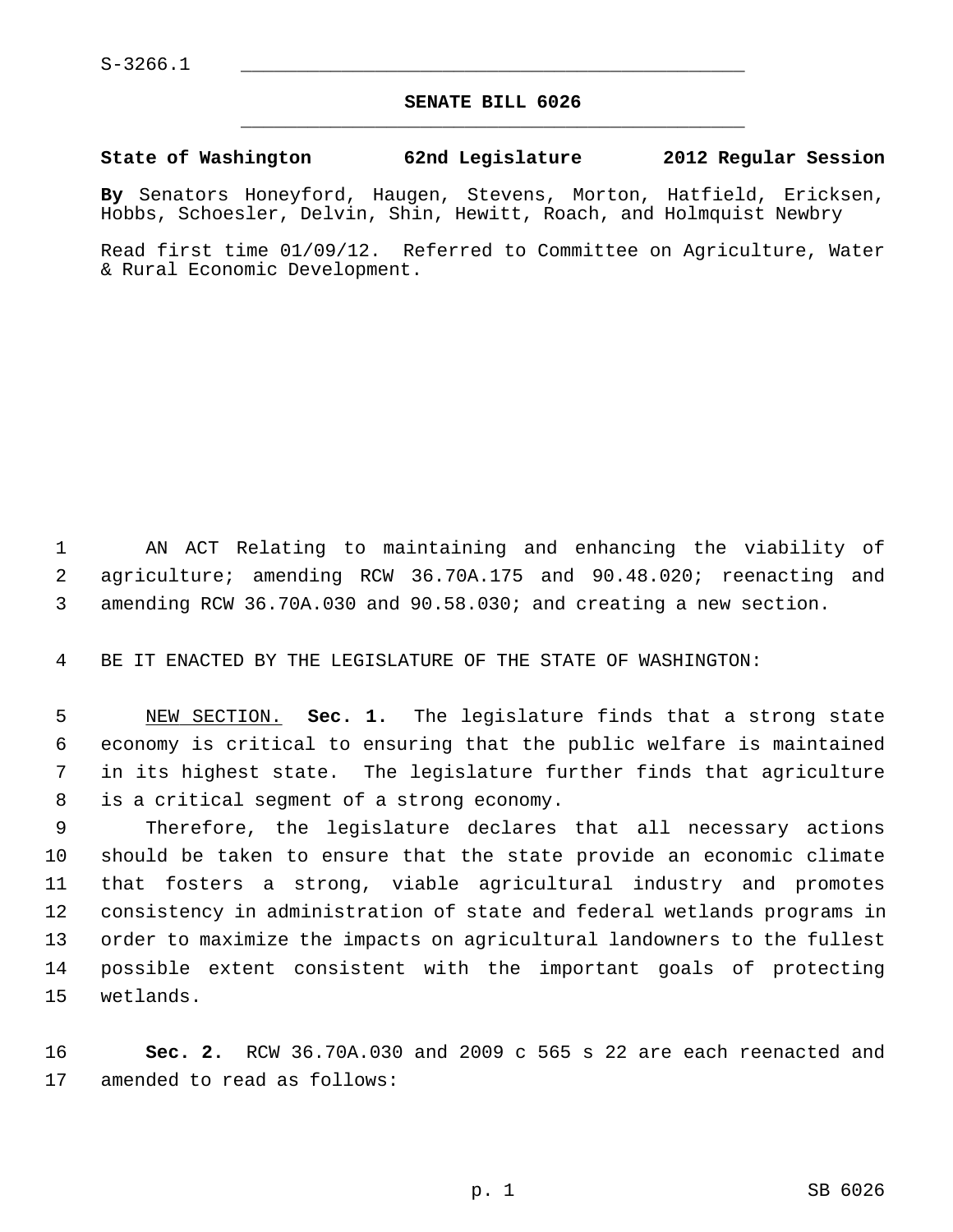1 ((Unless the context clearly requires otherwise,)) The definitions 2 in this section apply throughout this chapter unless the context 3 clearly requires otherwise.

 4 (1) "Adopt a comprehensive land use plan" means to enact a new 5 comprehensive land use plan or to update an existing comprehensive land 6 use plan.

 7 (2) "Agricultural land" means land primarily devoted to the 8 commercial production of horticultural, viticultural, floricultural, 9 dairy, apiary, vegetable, or animal products or of berries, grain, hay, 10 straw, turf, seed, Christmas trees not subject to the excise tax 11 imposed by RCW 84.33.100 through 84.33.140, finfish in upland 12 hatcheries, or livestock, and that has long-term commercial 13 significance for agricultural production.

14 (3) "City" means any city or town, including a code city.

15 (4) "Comprehensive land use plan," "comprehensive plan," or "plan" 16 means a generalized coordinated land use policy statement of the 17 governing body of a county or city that is adopted pursuant to this 18 chapter.

19 (5) "Critical areas" include the following areas and ecosystems: 20 (a) Wetlands; (b) areas with a critical recharging effect on aquifers 21 used for potable water; (c) fish and wildlife habitat conservation 22 areas; (d) frequently flooded areas; and (e) geologically hazardous 23 areas.

24 (6) "Department" means the department of commerce.

25 (7) "Development regulations" or "regulation" means the controls 26 placed on development or land use activities by a county or city, 27 including, but not limited to, zoning ordinances, critical areas 28 ordinances, shoreline master programs, official controls, planned unit 29 development ordinances, subdivision ordinances, and binding site plan 30 ordinances together with any amendments thereto. A development 31 regulation does not include a decision to approve a project permit 32 application, as defined in RCW 36.70B.020, even though the decision may 33 be expressed in a resolution or ordinance of the legislative body of 34 the county or city.

35 (8) "Forest land" means land primarily devoted to growing trees for 36 long-term commercial timber production on land that can be economically 37 and practically managed for such production, including Christmas trees 38 subject to the excise tax imposed under RCW 84.33.100 through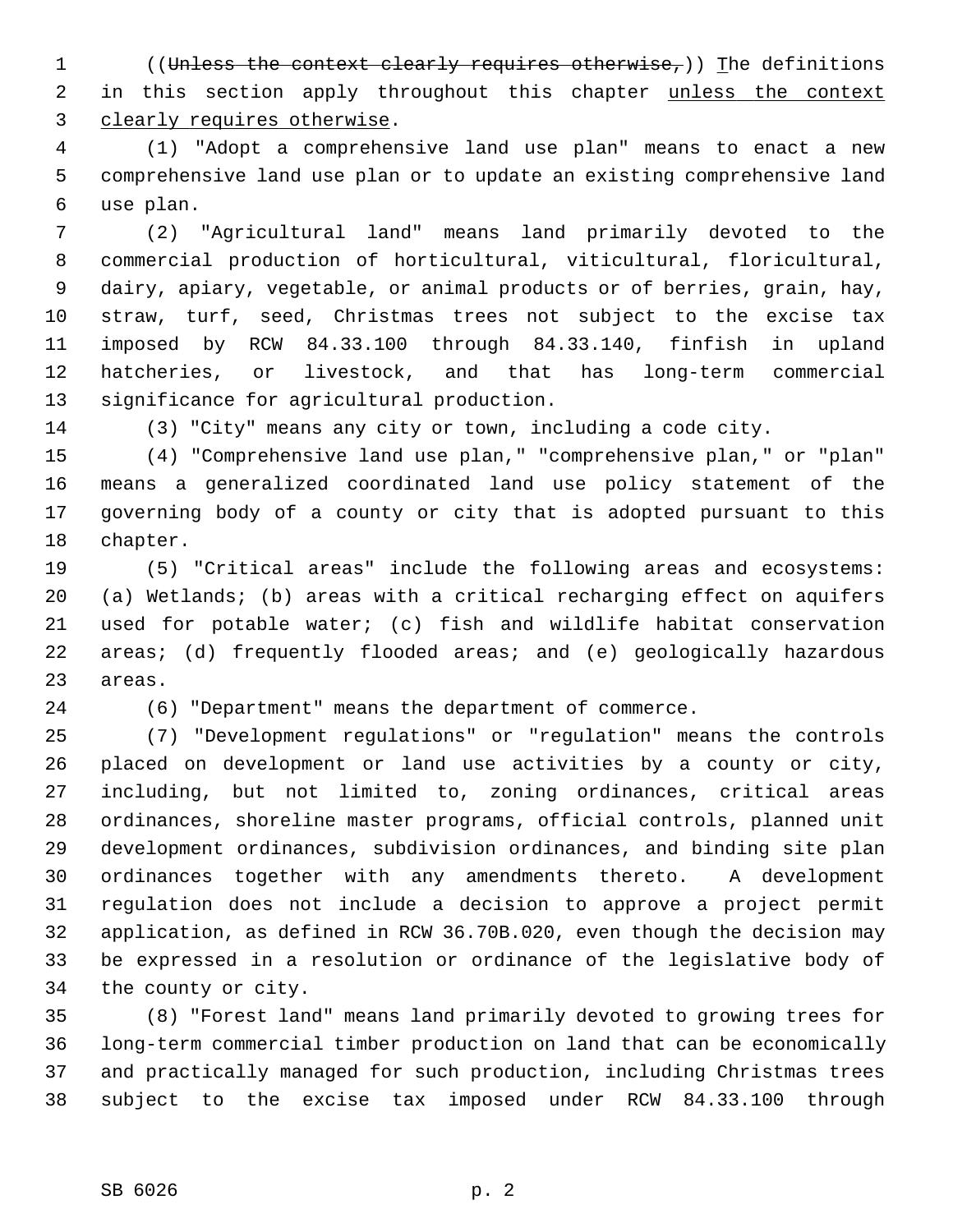1 84.33.140, and that has long-term commercial significance. In 2 determining whether forest land is primarily devoted to growing trees 3 for long-term commercial timber production on land that can be 4 economically and practically managed for such production, the following 5 factors shall be considered: (a) The proximity of the land to urban, 6 suburban, and rural settlements; (b) surrounding parcel size and the 7 compatibility and intensity of adjacent and nearby land uses; (c) long- 8 term local economic conditions that affect the ability to manage for 9 timber production; and (d) the availability of public facilities and 10 services conducive to conversion of forest land to other uses.

11 (9) "Geologically hazardous areas" means areas that because of 12 their susceptibility to erosion, sliding, earthquake, or other 13 geological events, are not suited to the siting of commercial, 14 residential, or industrial development consistent with public health or 15 safety concerns.

16 (10) "Long-term commercial significance" includes the growing 17 capacity, productivity, and soil composition of the land for long-term 18 commercial production, in consideration with the land's proximity to 19 population areas, and the possibility of more intense uses of the land.

20 (11) "Minerals" include gravel, sand, and valuable metallic 21 substances.

22 (12) "Public facilities" include streets, roads, highways, 23 sidewalks, street and road lighting systems, traffic signals, domestic 24 water systems, storm and sanitary sewer systems, parks and recreational 25 facilities, and schools.

26 (13) "Public services" include fire protection and suppression, law 27 enforcement, public health, education, recreation, environmental 28 protection, and other governmental services.

29 (14) "Recreational land" means land so designated under RCW 30 36.70A.1701 and that, immediately prior to this designation, was 31 designated as agricultural land of long-term commercial significance 32 under RCW 36.70A.170. Recreational land must have playing fields and 33 supporting facilities existing before July 1, 2004, for sports played 34 on grass playing fields.

35 (15) "Rural character" refers to the patterns of land use and 36 development established by a county in the rural element of its 37 comprehensive plan: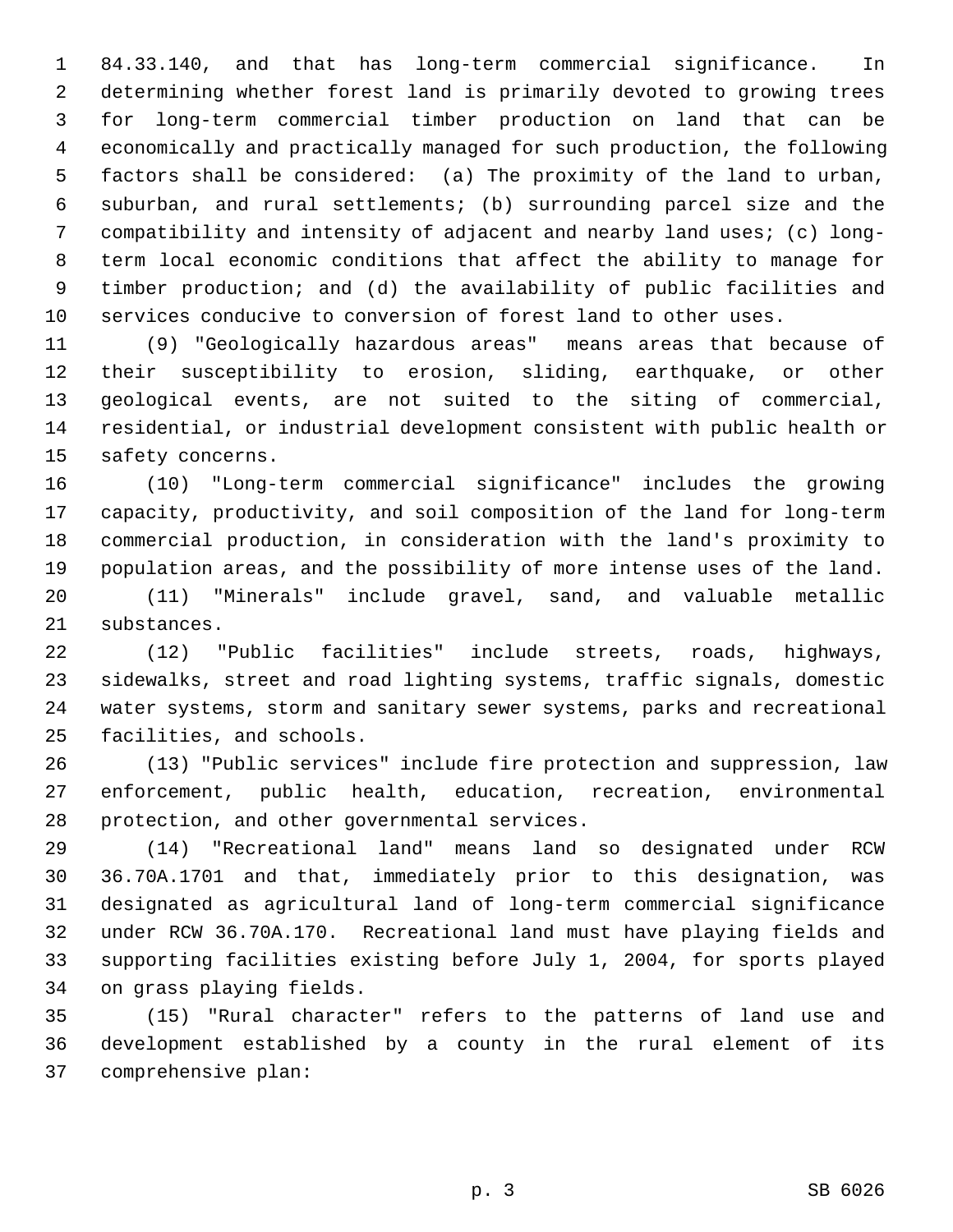1 (a) In which open space, the natural landscape, and vegetation 2 predominate over the built environment;

 3 (b) That foster traditional rural lifestyles, rural-based 4 economies, and opportunities to both live and work in rural areas;

 5 (c) That provide visual landscapes that are traditionally found in 6 rural areas and communities;

 7 (d) That are compatible with the use of the land by wildlife and 8 for fish and wildlife habitat;

 9 (e) That reduce the inappropriate conversion of undeveloped land 10 into sprawling, low-density development;

11 (f) That generally do not require the extension of urban 12 governmental services; and

13 (g) That are consistent with the protection of natural surface 14 water flows and groundwater and surface water recharge and discharge 15 areas.

16 (16) "Rural development" refers to development outside the urban 17 growth area and outside agricultural, forest, and mineral resource 18 lands designated pursuant to RCW 36.70A.170. Rural development can 19 consist of a variety of uses and residential densities, including 20 clustered residential development, at levels that are consistent with 21 the preservation of rural character and the requirements of the rural 22 element. Rural development does not refer to agriculture or forestry 23 activities that may be conducted in rural areas.

24 (17) "Rural governmental services" or "rural services" include 25 those public services and public facilities historically and typically 26 delivered at an intensity usually found in rural areas, and may include 27 domestic water systems, fire and police protection services, 28 transportation and public transit services, and other public utilities 29 associated with rural development and normally not associated with 30 urban areas. Rural services do not include storm or sanitary sewers, 31 except as otherwise authorized by RCW 36.70A.110(4).

32 (18) "Urban governmental services" or "urban services" include 33 those public services and public facilities at an intensity 34 historically and typically provided in cities, specifically including 35 storm and sanitary sewer systems, domestic water systems, street 36 cleaning services, fire and police protection services, public transit 37 services, and other public utilities associated with urban areas and 38 normally not associated with rural areas.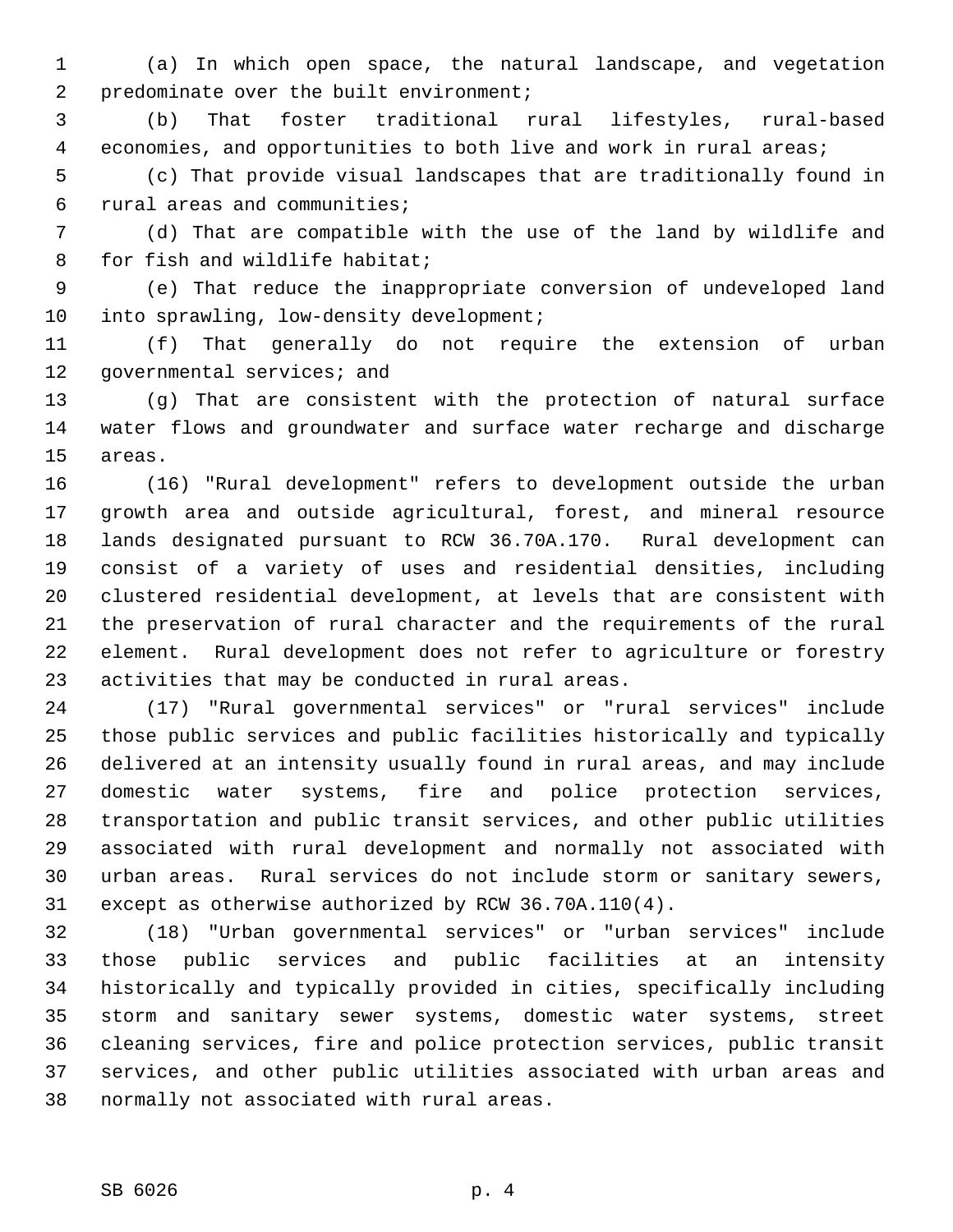1 (19) "Urban growth" refers to growth that makes intensive use of 2 land for the location of buildings, structures, and impermeable 3 surfaces to such a degree as to be incompatible with the primary use of 4 land for the production of food, other agricultural products, or fiber, 5 or the extraction of mineral resources, rural uses, rural development, 6 and natural resource lands designated pursuant to RCW 36.70A.170. A 7 pattern of more intensive rural development, as provided in RCW 8 36.70A.070(5)(d), is not urban growth. When allowed to spread over 9 wide areas, urban growth typically requires urban governmental 10 services. "Characterized by urban growth" refers to land having urban 11 growth located on it, or to land located in relationship to an area 12 with urban growth on it as to be appropriate for urban growth.

13 (20) "Urban growth areas" means those areas designated by a county 14 pursuant to RCW 36.70A.110.

15 (21) "Wetland" or "wetlands" means areas that are inundated or 16 saturated by surface water or groundwater at a frequency and duration 17 sufficient to support, and that under normal circumstances do support, 18 a prevalence of vegetation typically adapted for life in saturated soil 19 conditions. Wetlands generally include swamps, marshes, bogs, and 20 similar areas. Wetlands do not include those artificial wetlands 21 intentionally created from nonwetland sites, including, but not limited 22 to, irrigation and drainage ditches, grass-lined swales, canals, 23 detention facilities, wastewater treatment facilities, farm ponds, 24 wetlands converted to agricultural use prior to December 23, 1985, in 25 accordance with the federal food security act of 1985 (99 Stat. 1354; 26 P.L. 99-198), and landscape amenities, or those wetlands created after 27 July 1, 1990, that were unintentionally created as a result of the 28 construction of a road, street, or highway. Wetlands may include those 29 artificial wetlands intentionally created from nonwetland areas created 30 to mitigate conversion of wetlands.

31 **Sec. 3.** RCW 36.70A.175 and 1995 c 382 s 12 are each amended to 32 read as follows:

33 Wetlands regulated under development regulations adopted pursuant 34 to this chapter shall be delineated in accordance with the manual 35 adopted by the department pursuant to RCW 90.58.380 and do not include 36 wetlands converted to agricultural use prior to December 23, 1985, in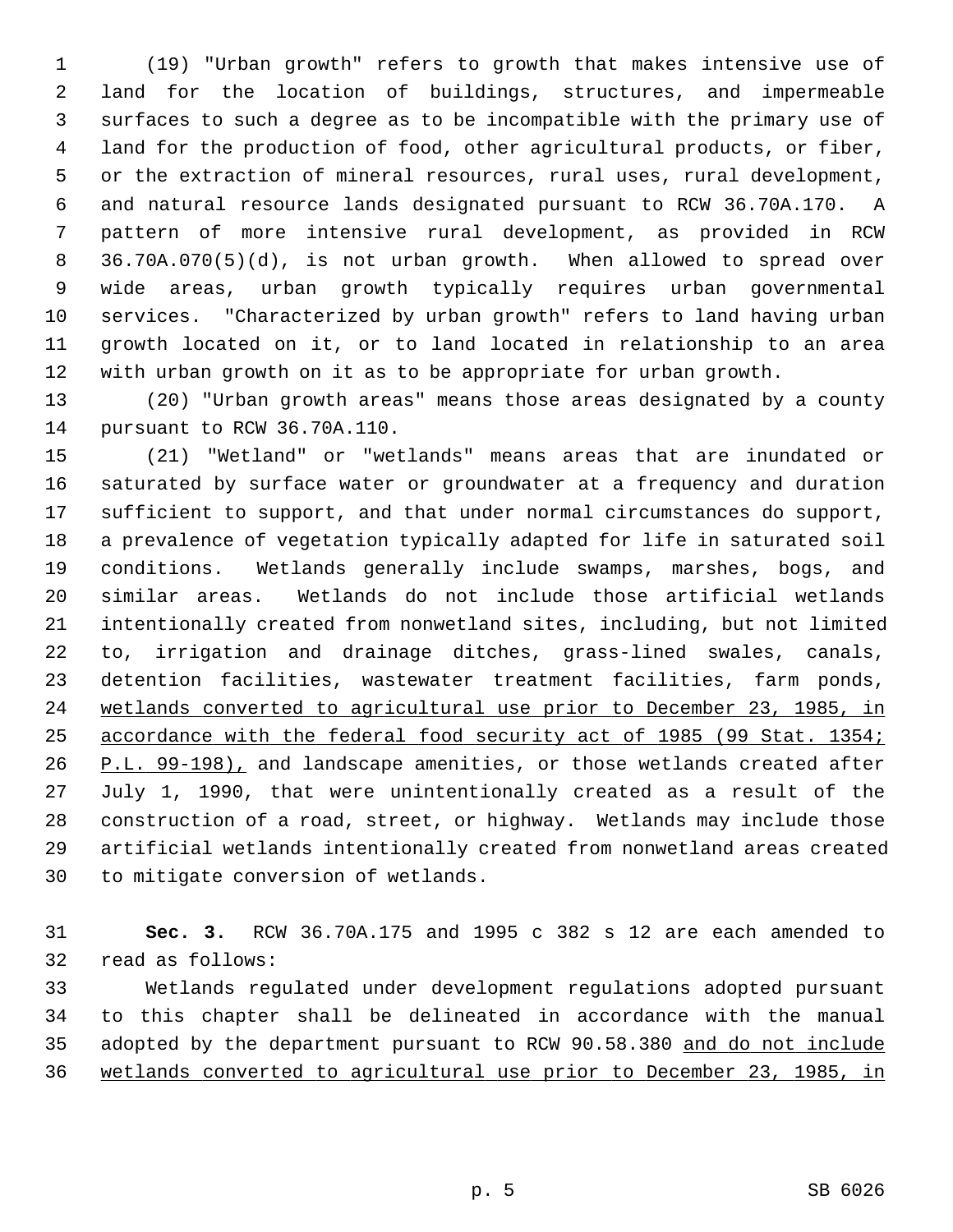1 accordance with the federal food security act of 1985 (99 Stat. 1354;

2 P.L. 99-198).

 3 **Sec. 4.** RCW 90.48.020 and 2002 c 161 s 4 are each amended to read 4 as follows:

 5 ((Whenever the word "person" is used in this chapter, it shall be 6 construed to)) The definitions in this section apply throughout this 7 chapter unless the context clearly requires otherwise.

 8 (1) "Person" includes any political subdivision, government agency, 9 municipality, industry, public or private corporation, copartnership, 10 association, firm, individual or any other entity whatsoever.

11 ((Wherever the words)) (2) "Maters of the state" ((shall be used in 12 this chapter, they shall be construed to)) includes lakes, rivers, 13 ponds, streams, inland waters, underground waters, salt waters, and all 14 other surface waters and watercourses within the jurisdiction of the 15 state of Washington, but shall not be construed to include wetlands 16 converted to agricultural use prior to December 23, 1985, in accordance 17 with the federal food security act of 1985 (99 Stat. 1354; P.L. 99- 18 198).

19 ((Whenever the word "pollution" is used in this chapter, it shall 20 be construed to)) (3) "Pollution" means such contamination, or other 21 alteration of the physical, chemical or biological properties, of any 22 waters of the state, including change in temperature, taste, color, 23 turbidity, or odor of the waters, or such discharge of any liquid, 24 gaseous, solid, radioactive, or other substance into any waters of the 25 state as will or is likely to create a nuisance or render such waters 26 harmful, detrimental or injurious to the public health, safety or 27 welfare, or to domestic, commercial, industrial, agricultural, 28 recreational, or other legitimate beneficial uses, or to livestock, 29 wild animals, birds, fish or other aquatic life.

30 ((Wherever the word "department" is used in this chapter it shall)) 31 (4) "Department" means the department of ecology.

32 ((Whenever the word "director" is used in this chapter it shall)) 33 (5) "Director" means the director of ecology.

34 ((Whenever the words)) (6) "Aquatic noxious weed" ((are used in 35 this chapter, they have)) has the same meaning ((prescribed)) as 36 defined under RCW 17.26.020.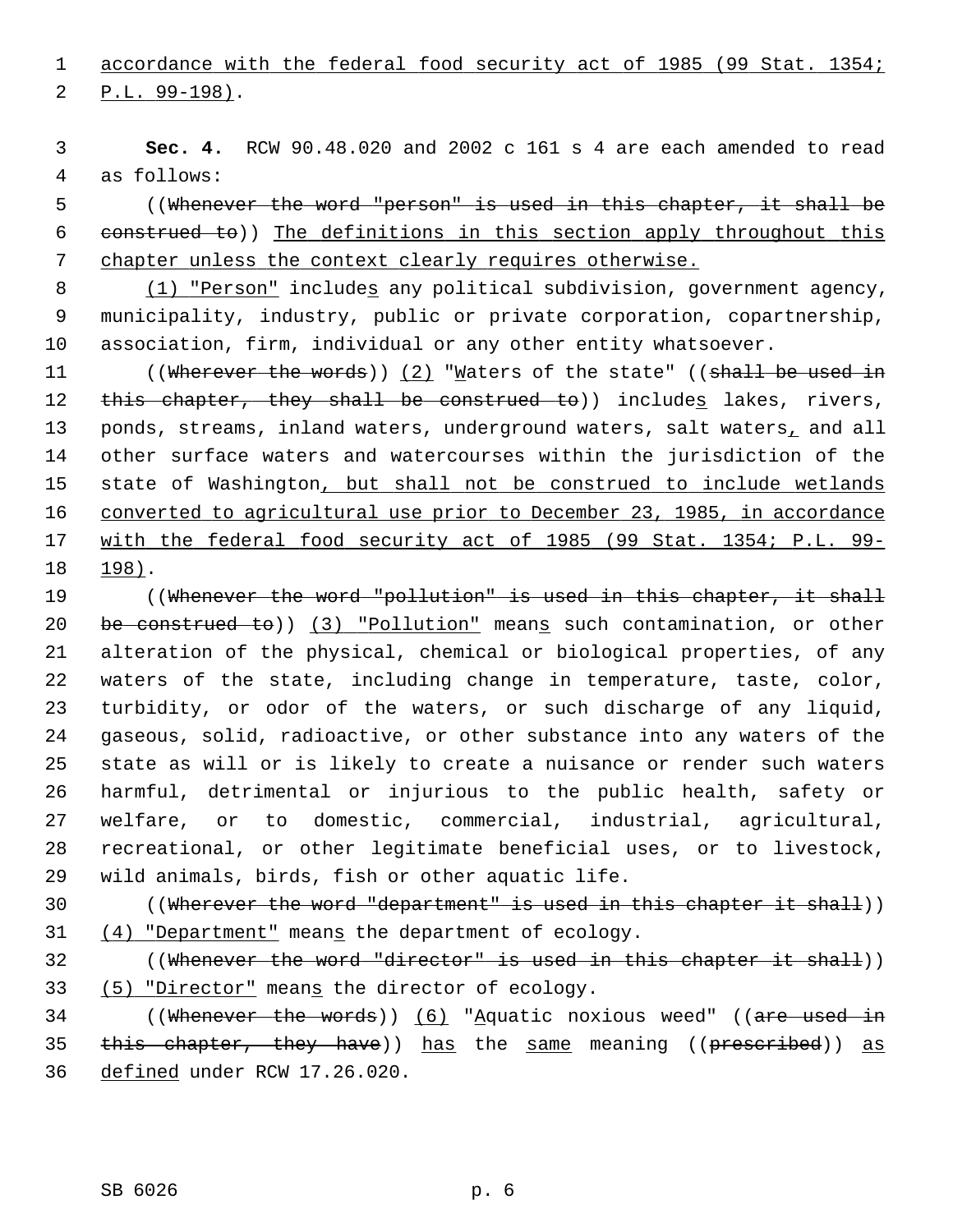1 ((Whenever the words)) (7) "General sewer plan" ((are used in this 2 chapter they shall be construed to)) includes all sewerage general 3 plans, sewer general comprehensive plans, plans for a system of 4 sewerage, and other plans for sewer systems adopted by a local 5 government entity including but not limited to cities, towns, public 6 utility districts, and water-sewer districts.

 7 **Sec. 5.** RCW 90.58.030 and 2010 c 107 s 3 are each reenacted and 8 amended to read as follows:

 9 ((As used in this chapter, unless the context otherwise requires, 10 the following definitions and concepts apply:)) The definitions in this 11 section apply throughout this chapter unless the context clearly 12 requires otherwise.

13 (1) Administration:

14 (a) "Department" means the department of ecology;

15 (b) "Director" means the director of the department of ecology;

16 (c) "Hearings board" means the shorelines hearings board 17 established by this chapter;

18 (d) "Local government" means any county, incorporated city, or town 19 which contains within its boundaries any lands or waters subject to 20 this chapter;

21 (e) "Person" means an individual, partnership, corporation, 22 association, organization, cooperative, public or municipal 23 corporation, or agency of the state or local governmental unit however 24 designated.

25 (2) Geographical:

26 (a) "Extreme low tide" means the lowest line on the land reached by 27 a receding tide;

28 (b) "Floodway" means the area, as identified in a master program, 29 that either: (i) Has been established in federal emergency management 30 agency flood insurance rate maps or floodway maps; or (ii) consists of 31 those portions of a river valley lying streamward from the outer limits 32 of a watercourse upon which flood waters are carried during periods of 33 flooding that occur with reasonable regularity, although not 34 necessarily annually, said floodway being identified, under normal 35 condition, by changes in surface soil conditions or changes in types or 36 quality of vegetative ground cover condition, topography, or other 37 indicators of flooding that occurs with reasonable regularity, although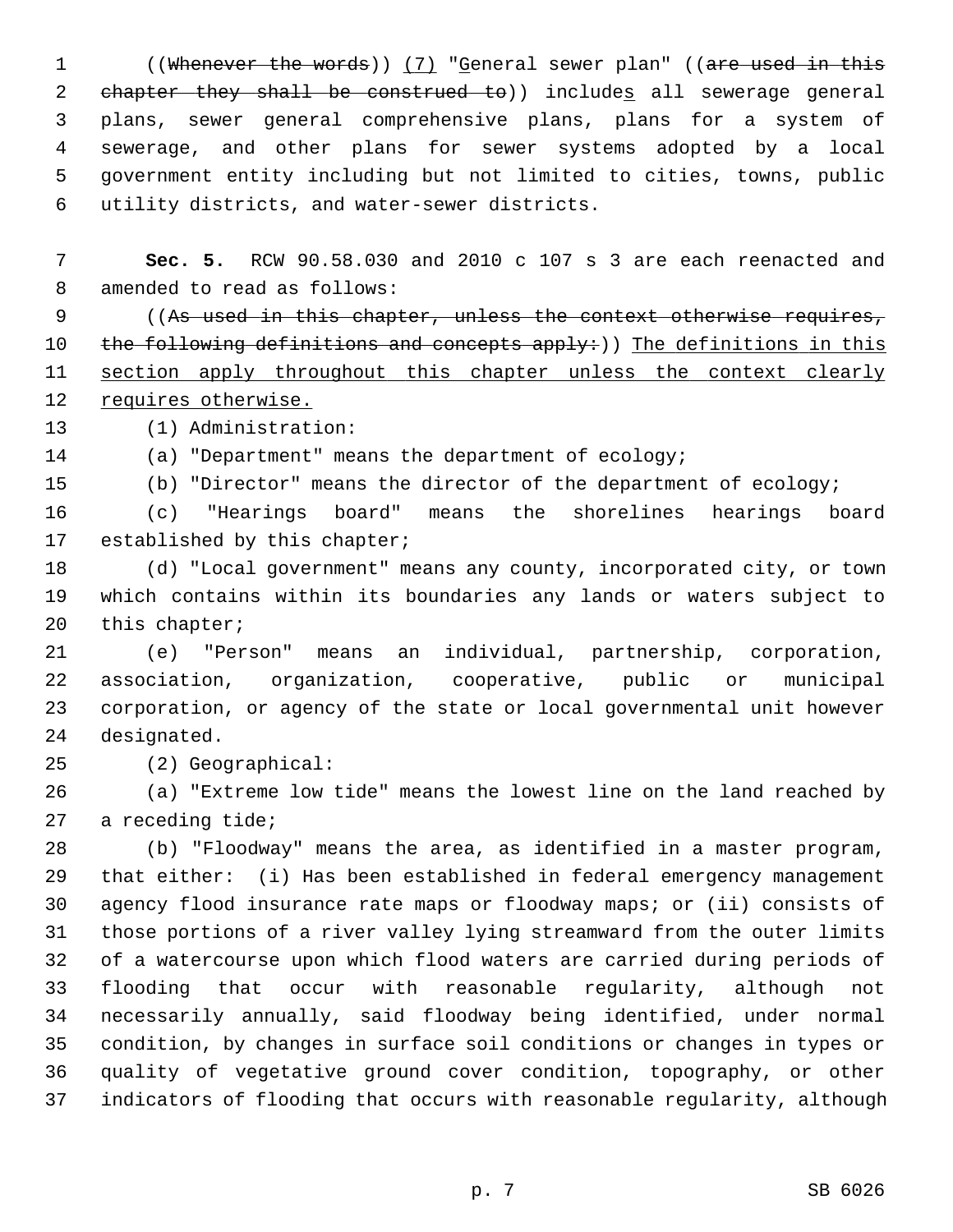1 not necessarily annually. Regardless of the method used to identify 2 the floodway, the floodway shall not include those lands that can 3 reasonably be expected to be protected from flood waters by flood 4 control devices maintained by or maintained under license from the 5 federal government, the state, or a political subdivision of the state;

 6 (c) "Ordinary high water mark" on all lakes, streams, and tidal 7 water is that mark that will be found by examining the bed and banks 8 and ascertaining where the presence and action of waters are so common 9 and usual, and so long continued in all ordinary years, as to mark upon 10 the soil a character distinct from that of the abutting upland, in 11 respect to vegetation as that condition exists on June 1, 1971, as it 12 may naturally change thereafter, or as it may change thereafter in 13 accordance with permits issued by a local government or the department: 14 PROVIDED, That in any area where the ordinary high water mark cannot be 15 found, the ordinary high water mark adjoining salt water shall be the 16 line of mean higher high tide and the ordinary high water mark 17 adjoining freshwater shall be the line of mean high water;

18 (d) "Shorelands" or "shoreland areas" means those lands extending 19 landward for two hundred feet in all directions as measured on a 20 horizontal plane from the ordinary high water mark; floodways and 21 contiguous floodplain areas landward two hundred feet from such 22 floodways; and all wetlands and river deltas associated with the 23 streams, lakes, and tidal waters which are subject to the provisions of 24 this chapter; the same to be designated as to location by the 25 department of ecology.

26 (i) Any county or city may determine that portion of a one-hundred-27 year-flood plain to be included in its master program as long as such 28 portion includes, as a minimum, the floodway and the adjacent land 29 extending landward two hundred feet therefrom.

30 (ii) Any city or county may also include in its master program land 31 necessary for buffers for critical areas, as defined in chapter 36.70A 32 RCW, that occur within shorelines of the state, provided that forest 33 practices regulated under chapter 76.09 RCW, except conversions to 34 nonforest land use, on lands subject to the provisions of this 35 subsection (2)(d)(ii) are not subject to additional regulations under 36 this chapter;

37 (e) "Shorelines" means all of the water areas of the state, 38 including reservoirs, and their associated shorelands, together with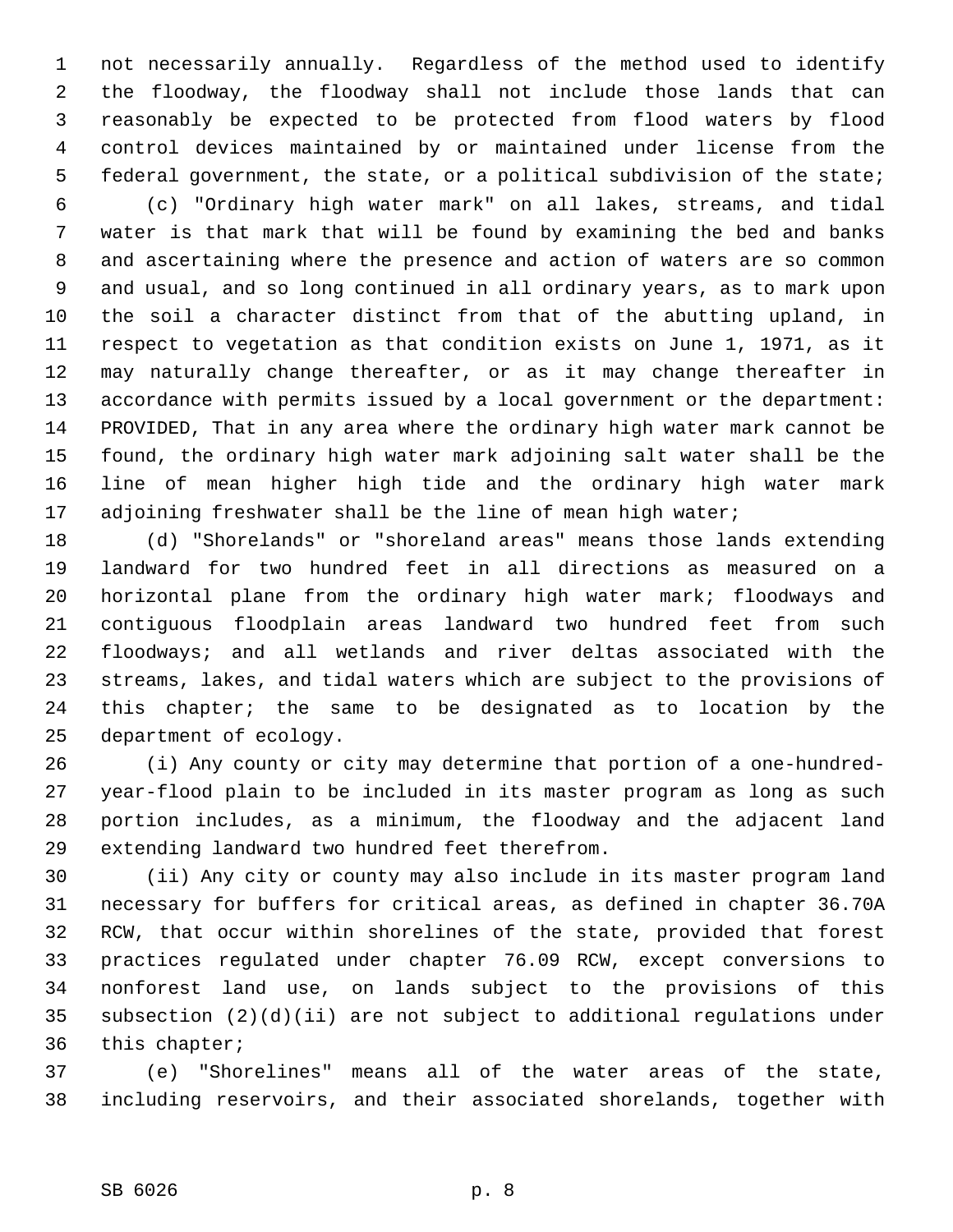1 the lands underlying them; except (i) shorelines of statewide 2 significance; (ii) shorelines on segments of streams upstream of a 3 point where the mean annual flow is twenty cubic feet per second or 4 less and the wetlands associated with such upstream segments; and (iii) 5 shorelines on lakes less than twenty acres in size and wetlands 6 associated with such small lakes;

 7 (f) "Shorelines of statewide significance" means the following 8 shorelines of the state:

 9 (i) The area between the ordinary high water mark and the western 10 boundary of the state from Cape Disappointment on the south to Cape 11 Flattery on the north, including harbors, bays, estuaries, and inlets;

12 (ii) Those areas of Puget Sound and adjacent salt waters and the 13 Strait of Juan de Fuca between the ordinary high water mark and the 14 line of extreme low tide as follows:

15 (A) Nisqually Delta--from DeWolf Bight to Tatsolo Point,

16 (B) Birch Bay--from Point Whitehorn to Birch Point,

17 (C) Hood Canal--from Tala Point to Foulweather Bluff,

18 (D) Skagit Bay and adjacent area--from Brown Point to Yokeko Point, 19 and

20 (E) Padilla Bay--from March Point to William Point;

21 (iii) Those areas of Puget Sound and the Strait of Juan de Fuca and 22 adjacent salt waters north to the Canadian line and lying seaward from 23 the line of extreme low tide;

24 (iv) Those lakes, whether natural, artificial, or a combination 25 thereof, with a surface acreage of one thousand acres or more measured 26 at the ordinary high water mark;

27 (v) Those natural rivers or segments thereof as follows:

28 (A) Any west of the crest of the Cascade range downstream of a 29 point where the mean annual flow is measured at one thousand cubic feet 30 per second or more,

31 (B) Any east of the crest of the Cascade range downstream of a 32 point where the annual flow is measured at two hundred cubic feet per 33 second or more, or those portions of rivers east of the crest of the 34 Cascade range downstream from the first three hundred square miles of 35 drainage area, whichever is longer;

36 (vi) Those shorelands associated with (i), (ii), (iv), and (v) of 37 this subsection (2)(f);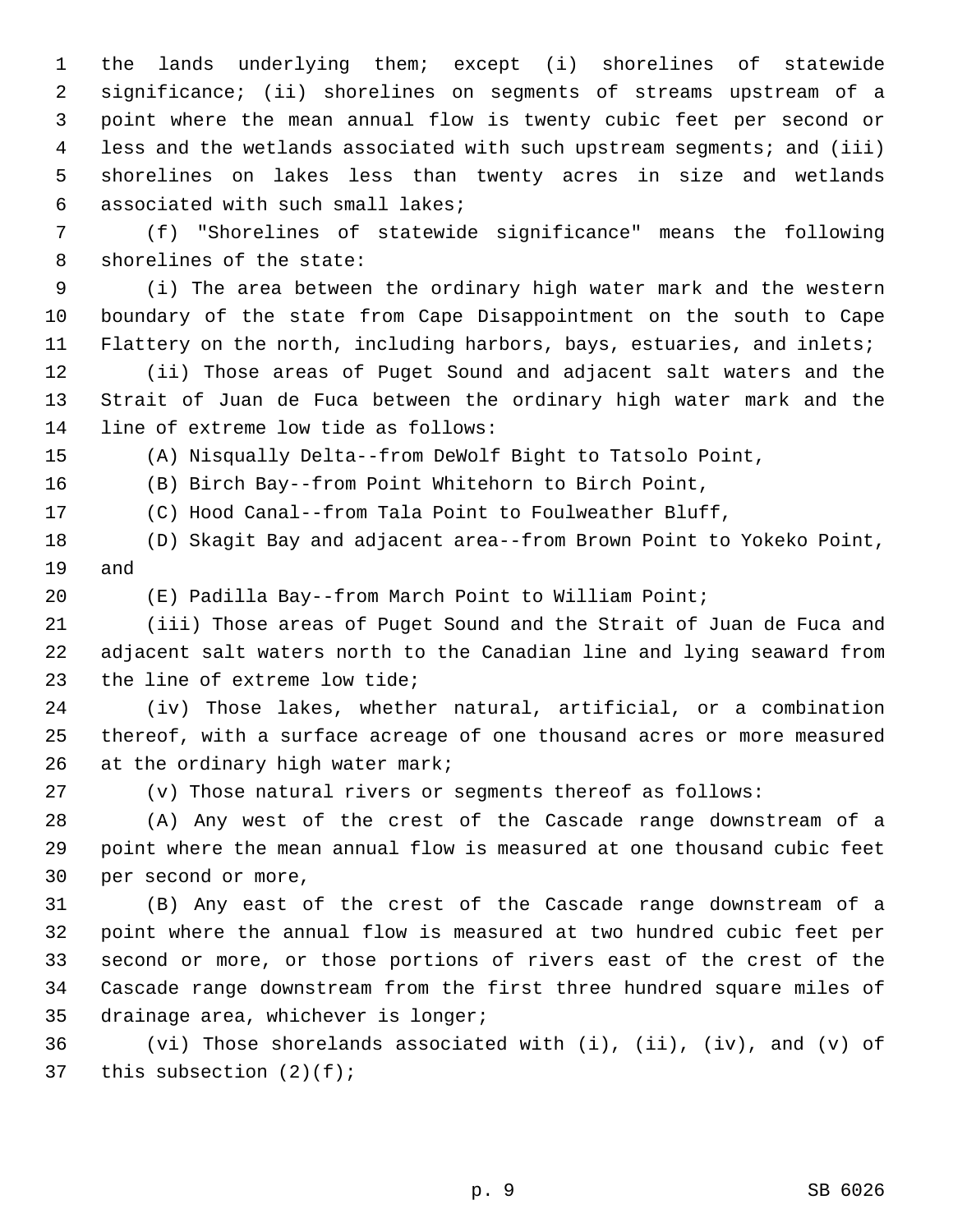1 (g) "Shorelines of the state" are the total of all "shorelines" and 2 "shorelines of statewide significance" within the state;

 3 (h) "Wetlands" means areas that are inundated or saturated by 4 surface water or groundwater at a frequency and duration sufficient to 5 support, and that under normal circumstances do support, a prevalence 6 of vegetation typically adapted for life in saturated soil conditions. 7 Wetlands generally include swamps, marshes, bogs, and similar areas. 8 Wetlands do not include those artificial wetlands intentionally created 9 from nonwetland sites, including, but not limited to, irrigation and 10 drainage ditches, grass-lined swales, canals, detention facilities, 11 wastewater treatment facilities, farm ponds, wetlands converted to an 12 agricultural use prior to December 23, 1985, in accordance with the 13 federal food security act of 1985 (99 Stat. 1354; P.L. 99-198), and 14 landscape amenities, or those wetlands created after July 1, 1990, that 15 were unintentionally created as a result of the construction of a road, 16 street, or highway. Wetlands may include those artificial wetlands 17 intentionally created from nonwetland areas to mitigate the conversion 18 of wetlands.

19 (3) Procedural terms:

20 (a) "Development" means a use consisting of the construction or 21 exterior alteration of structures; dredging; drilling; dumping; 22 filling; removal of any sand, gravel, or minerals; bulkheading; driving 23 of piling; placing of obstructions; or any project of a permanent or 24 temporary nature which interferes with the normal public use of the 25 surface of the waters overlying lands subject to this chapter at any 26 state of water level;

27 (b) "Guidelines" means those standards adopted to implement the 28 policy of this chapter for regulation of use of the shorelines of the 29 state prior to adoption of master programs. Such standards shall also 30 provide criteria to local governments and the department in developing 31 master programs;

32 (c) "Master program" shall mean the comprehensive use plan for a 33 described area, and the use regulations together with maps, diagrams, 34 charts, or other descriptive material and text, a statement of desired 35 goals, and standards developed in accordance with the policies 36 enunciated in RCW  $90.58.020((-))$ ;

37 (d) "Comprehensive master program update" means a master program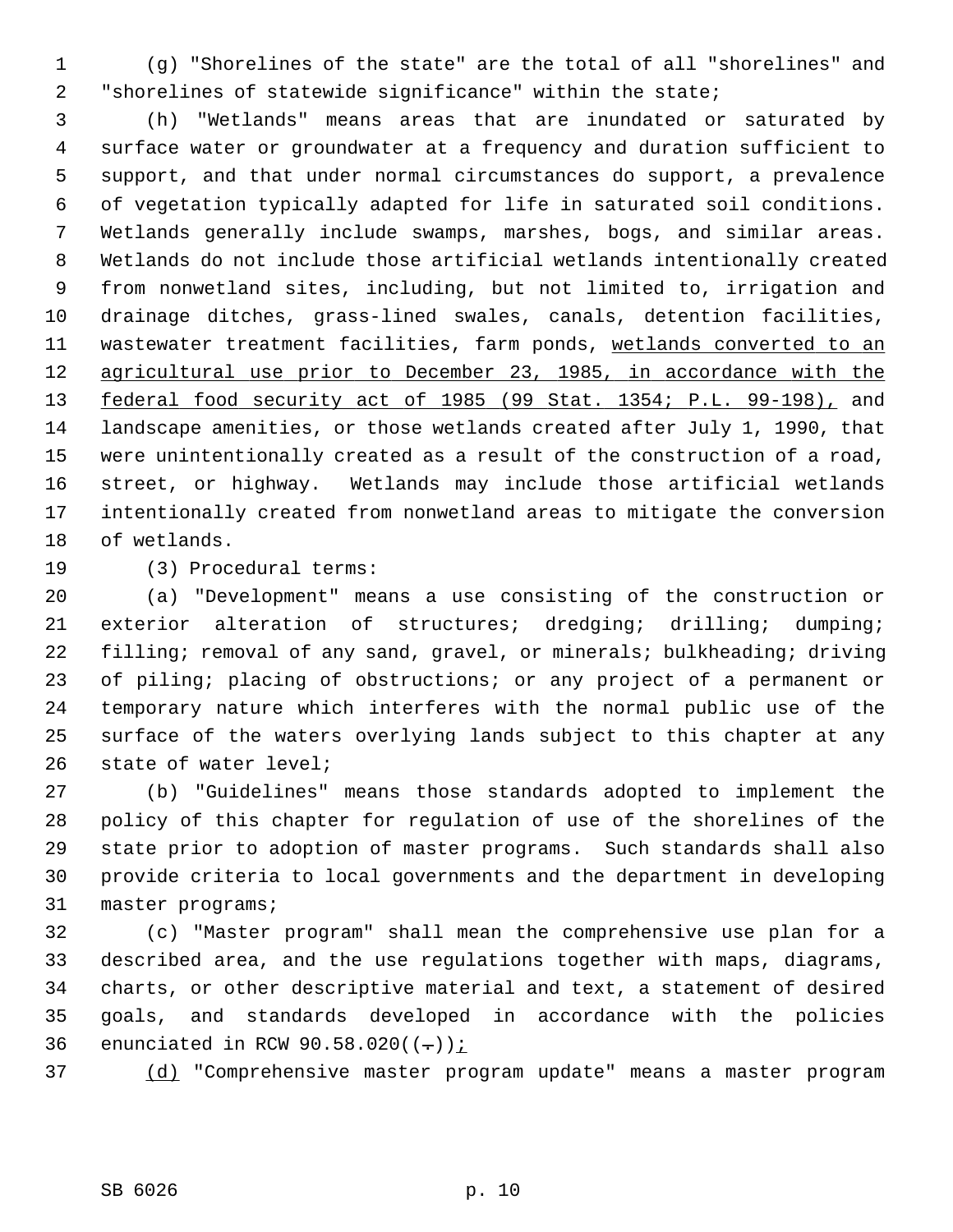1 that fully achieves the procedural and substantive requirements of the 2 department guidelines effective January 17, 2004, as now or hereafter 3 amended;

 $4$  (( $\left(\frac{d}{d}\right)$ ) (e) "State master program" is the cumulative total of all 5 master programs approved or adopted by the department of ecology;

6 (( $\text{+e}$ )) <u>(f)</u> "Substantial development" shall mean any development of 7 which the total cost or fair market value exceeds five thousand 8 dollars, or any development which materially interferes with the normal 9 public use of the water or shorelines of the state. The dollar 10 threshold established in this subsection  $(3)((\{e\}))$  (f) must be 11 adjusted for inflation by the office of financial management every five 12 years, beginning July 1, 2007, based upon changes in the consumer price 13 index during that time period. "Consumer price index" means, for any 14 calendar year, that year's annual average consumer price index, 15 Seattle, Washington area, for urban wage earners and clerical workers, 16 all items, compiled by the bureau of labor and statistics, United 17 States department of labor. The office of financial management must 18 calculate the new dollar threshold and transmit it to the office of the 19 code reviser for publication in the Washington State Register at least 20 one month before the new dollar threshold is to take effect. The 21 following shall not be considered substantial developments for the 22 purpose of this chapter:

23 (i) Normal maintenance or repair of existing structures or 24 developments, including damage by accident, fire, or elements;

25 (ii) Construction of the normal protective bulkhead common to 26 single-family residences;

27 (iii) Emergency construction necessary to protect property from 28 damage by the elements;

29 (iv) Construction and practices normal or necessary for farming, 30 irrigation, and ranching activities, including agricultural service 31 roads and utilities on shorelands, and the construction and maintenance 32 of irrigation structures including but not limited to head gates, 33 pumping facilities, and irrigation channels. A feedlot of any size, 34 all processing plants, other activities of a commercial nature, 35 alteration of the contour of the shorelands by leveling or filling 36 other than that which results from normal cultivation, shall not be 37 considered normal or necessary farming or ranching activities. A 38 feedlot shall be an enclosure or facility used or capable of being used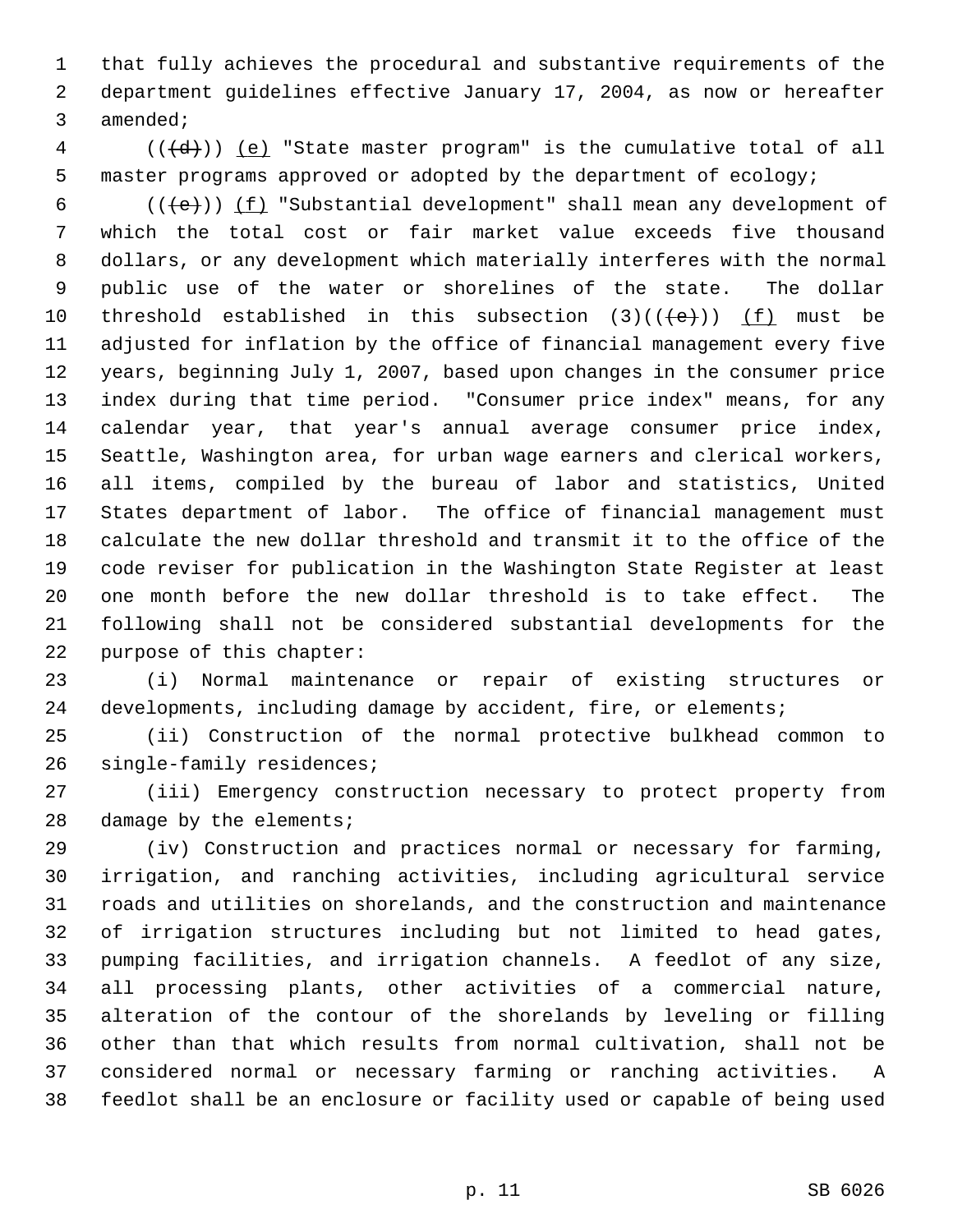1 for feeding livestock hay, grain, silage, or other livestock feed, but 2 shall not include land for growing crops or vegetation for livestock 3 feeding and/or grazing, nor shall it include normal livestock wintering 4 operations;

 5 (v) Construction or modification of navigational aids such as 6 channel markers and anchor buoys;

 7 (vi) Construction on shorelands by an owner, lessee, or contract 8 purchaser of a single-family residence for his own use or for the use 9 of his or her family, which residence does not exceed a height of 10 thirty-five feet above average grade level and which meets all 11 requirements of the state agency or local government having 12 jurisdiction thereof, other than requirements imposed pursuant to this 13 chapter;

14 (vii) Construction of a dock, including a community dock, designed 15 for pleasure craft only, for the private noncommercial use of the 16 owner, lessee, or contract purchaser of single and multiple-family 17 residences. This exception applies if either: (A) In salt waters, the 18 fair market value of the dock does not exceed two thousand five hundred 19 dollars; or (B) in freshwaters, the fair market value of the dock does 20 not exceed ten thousand dollars, but if subsequent construction having 21 a fair market value exceeding two thousand five hundred dollars occurs 22 within five years of completion of the prior construction, the 23 subsequent construction shall be considered a substantial development 24 for the purpose of this chapter;

25 (viii) Operation, maintenance, or construction of canals, 26 waterways, drains, reservoirs, or other facilities that now exist or 27 are hereafter created or developed as a part of an irrigation system 28 for the primary purpose of making use of system waters, including 29 return flow and artificially stored groundwater for the irrigation of 30 lands;

31 (ix) The marking of property lines or corners on state owned lands, 32 when such marking does not significantly interfere with normal public 33 use of the surface of the water;

34 (x) Operation and maintenance of any system of dikes, ditches, 35 drains, or other facilities existing on September 8, 1975, which were 36 created, developed, or utilized primarily as a part of an agricultural 37 drainage or diking system;